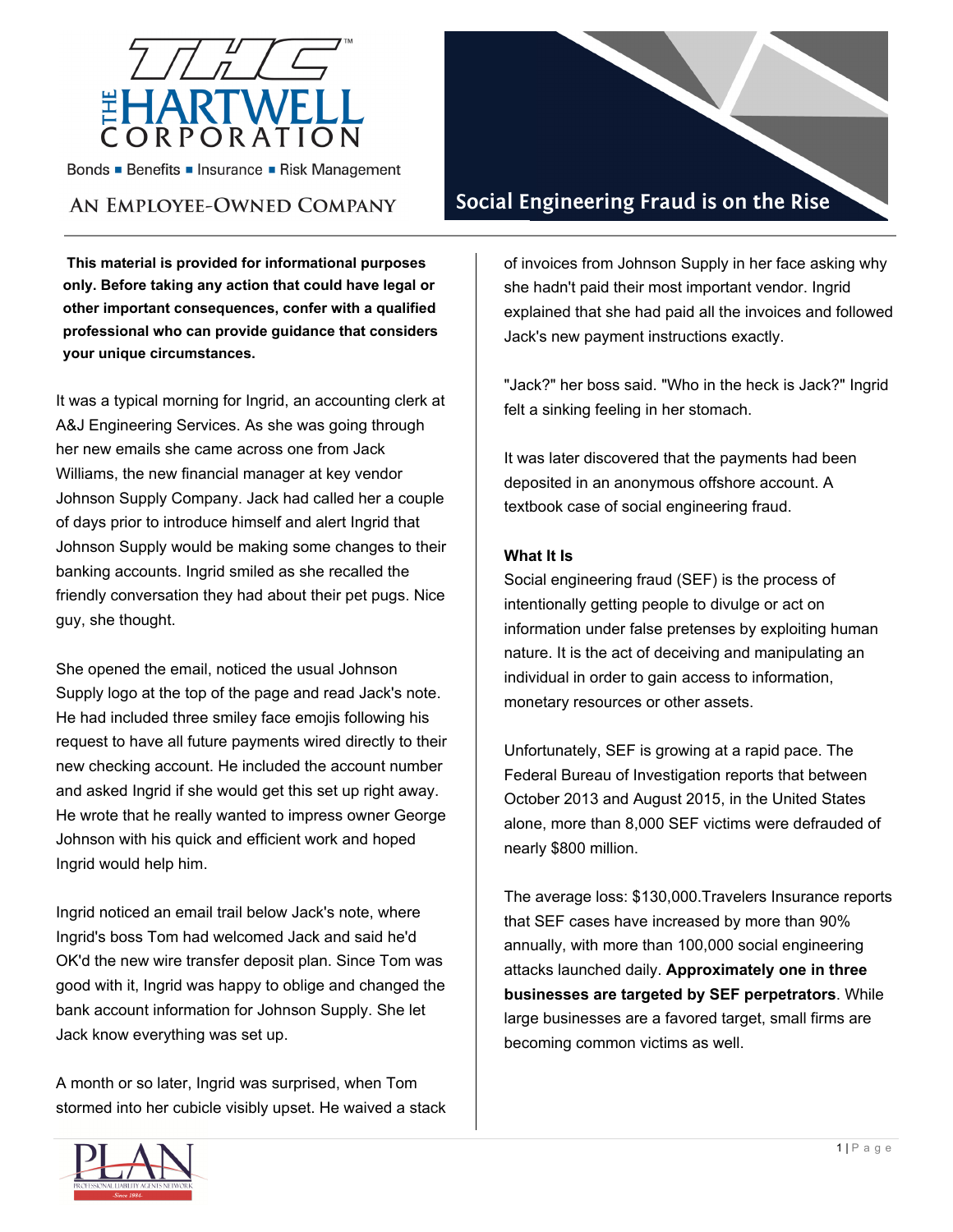**Social engineering fraud takes many forms, but most have the following characteristics:** 

#### **Investigation**

The perpetrator cases the company looking for vulnerabilities and identifying likely targets among its employees. In our example above, the perpetrator identified a lower-level clerk who had access to financial accounts.

### **Impersonation**

The SEF perpetrator typically impersonates a real or fictitious individual with a supposed connection to the company -- a vendor, a customer, an employee, a banker, etc.

### **Relationship Building**

The perpetrator builds a social relationship with the target employee in order to create friendship and trust. Our perpetrator discovered that Ingrid had a pet pug through her Facebook account and used that information to create a positive, friendly bond.

## **Exploitation**

The perpetrator uses the friendship and trust built with the targeted victim to convince them to do something they wouldn't otherwise do. In our example, Ingrid willingly changed the vendor's bank account number without verifying the change with the vendor or her boss.

#### **Execution**

It used to be that attempts to defraud companies and individuals via the Internet were fairly easy to spot because of bad grammar, spelling errors and sloppy graphics on emails and Websites. Not anymore. SEF perpetrators create Websites, emails, attachments and other documents that look exactly like the real thing. Ingrid was convinced that the email came from Johnson Supply, and the email trail clearly showed that her boss was on board with the change.

## **Education, Training and Safeguards Imperative**

When it comes to social engineering fraud, the best offense is a good defense. That defense begins with



awareness training for all employees. Make SEF a wellknown acronym from the front desk receptionist to the board room. Employee ignorance is your company's greatest vulnerability when it comes to SEF. Explain to employees how SEF works. Warn them to be vigilant and report to management when a potential perpetrator tries to convince them to take actions that could make the company vulnerable.

Management should identify what company information and resources might attract a SEF attack and, equally important, who has access to those resources. Identify primary employee targets and focus ongoing training and monitoring there.

Examine your policies for handling financial and other sensitive information. Prohibit any single employee from releasing such information without specific high-level clearance. Don't allow any individual to single-handedly complete a financial transaction above a certain dollar threshold. Require managerial review and approval for any requests for changes to customer or vendor accounts. If you receive a phone or email request from a vendor or customer to change account information, follow up by phone or an in-person meeting to verify that the request is legitimate.

Work with your accounting firm to set up these and other fraud safeguards. You might want to consider hiring a consulting firm to conduct SEF penetration tests by phone and email to probe for vulnerabilities.

## **Are You Insured?**

Despite your best efforts, you cannot make your company 100% safe from social engineering fraud. Insurance is your final financial safeguard to minimize or eliminate SEF losses.

Companies who have purchased cyber insurance may be shocked to find that this type of insurance likely does not cover losses from social engineering fraud. Most cyber policies cover losses resulting from unauthorized entry into or the failure of the company's computer network. With SEF, the targeted employee is typically